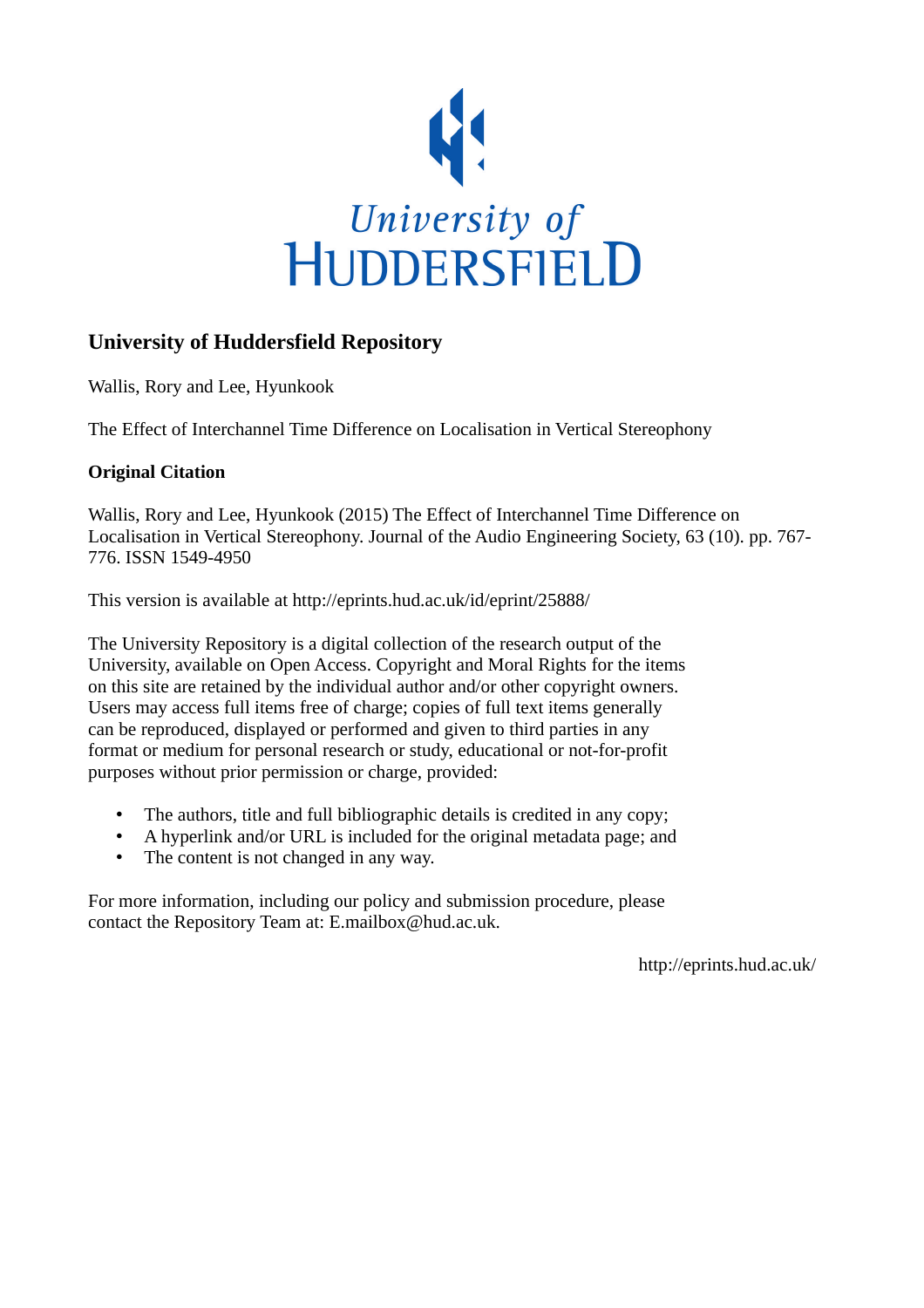# **The Effect of Interchannel Time Difference on Localization in Vertical Stereophony**

**RORY WALLIS,** AES Student Member , **AND HYUNKOOK LEE,** AES Member (rory.wallis@hud.ac.uk) (h.lee@hud.ac.uk)

*Applied Psychoacoustics Lab, University of Huddersfield, Huddersfield, HD1 3DH, United Kingdom*

Listening tests were conducted in order to analyze the localization of band-limited stimuli in vertical stereophony. The test stimuli were seven octave bands of pink noise, with center frequencies ranging from 125–8000 Hz, as well as broadband pink noise. Stimuli were presented from vertically arranged loudspeakers either monophonically or as vertical phantom images, created with the upper loudspeaker delayed with respect to the lower by 0, 0.5, 1, 5, and 10 ms (i.e., interchannel time difference). The experimental data obtained showed that localization under the aforementioned conditions is generally governed by the so-called "pitch-height" effect, with the high frequency stimuli generally being localized significantly higher than the low frequency stimuli for all conditions. The effect of interchannel time difference was found to be significant on localization judgments for both the 1000–4000 Hz octave bands and the broadband pink noise; it is suggested that this was related to the effects of comb filtering. Additionally, no evidence could be found to support the existence of the precedence effect in vertical stereophony.

#### **0 INTRODUCTION**

The mechanisms used to localize sound sources incident from the median plane are fundamentally different from those used in horizontal plane localization. In the horizontal plane, localization is reliant on a combination of the time and level differences between a given source arriving at each ear (binaural cues) as well as on the directional filtering of the sound source by the pinnae (spectral cues) [1]. However, in the median plane binaural cues are absent as sound sources arrive at each ear simultaneously. As a result, median plane localization relies solely on spectral cues [2].

Median plane localization is a topic that has received much attention in the literature, with numerous studies being particularly concerned with the localization of tonal and band limited stimuli. In early experiments using tonal stimuli presented from vertically arranged loudspeakers, Pratt [3] concluded that localization is governed solely by frequency, with high tones being localized physically higher in space than low tones. A similar observation was made by Trimble [4], who presented tonal stimuli both singularly and in succession to listeners via receiving phones positioned 15 cm from each ear. A more expansive study by Roffler and Butler [5], also using tonal stimuli presented from vertically arranged loudspeakers, affirmed the results presented in [3] and [4], with the authors noting that the effect was maintained irrelevant of listener orientation, visual bias, and whether or not subjects had prior knowledge of the terms "high" and "low" in describing pitch. Subsequent experiments by Roffler and Butler [6] and Cabrera and Tiley [7] demonstrated that the relationship between pitch and height is maintained for the localization of bandpassed noise signals and moreover that the perceptual range of pitch-height depends on the physical height of the loudspeaker that presents the signal. In [7] the correlation between pitch and height was referred to as the "pitch-height effect."

Following the Roffler and Butler study [5] it was noted by Blauert [8], from median plane localization experiments using loudspeakers placed in front of, directly above and behind the listener, that frequency also governed the localization of 1/3-octave bands. Under these conditions certain frequency bands were related to specific locations on the median plane, irrelevant of actual loudspeaker position. Blauert called these bands "directional bands." Subsequent studies by Hebrank and Wright [2] and Asano et al. [9] have shown that directional bands are closely related to the spectral cues provided by the pinnae in vertical localization. Additionally, Itoh et al. [10] demonstrated that directional bands are maintained for 1/6-octave bands of noise and that there exist differences in directional bands depending on the listener.

The aforementioned localization studies are similar in that they predominantly considered the localization of stimuli presented from single loudspeakers located on the median plane. However, with the emergence of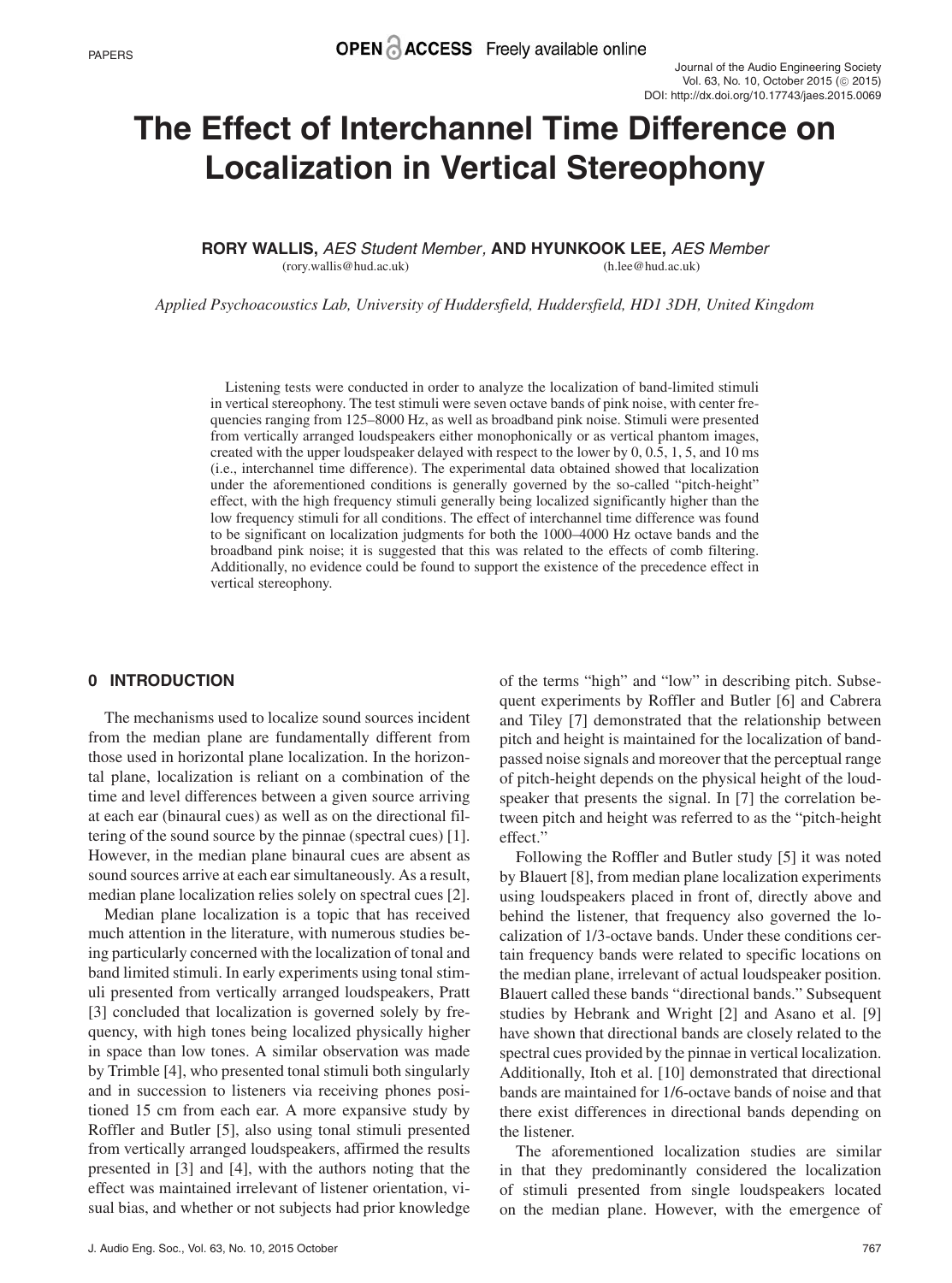three-dimensional (3D) audio systems employing vertically elevated height loudspeakers, such as Dolby Atmos [11] and Auro 3D [12], it becomes necessary to examine localization mechanisms in vertical stereophony, i.e., vertical "panning." Within this context it can be considered that the effect of interchannel level difference (ICLD) is already fairly well understood. Barbour [13] analyzed the effect of ICLD on the localization of male speech and pink noise stimuli with a pair of loudspeakers elevated at various angles in the median plane. The results of this study showed that localization was generally unstable and had a high degree of variance between individual subjects. Despite the inconsistent effects of ICLD all subjects localized the resultant phantom images at a position biased towards the loudspeaker of greater amplitude. Overall, a  $\pm 15$  dB ICLD was found to be sufficient for a full image shift. Additionally, ICLD serves as the basis for the Vector Base Amplitude Panning (VBAP), which is a 3D panning method proposed by Pulkki [14].

An aspect of median plane stereophony that can be considered as being less understood is the effect of interchannel time difference (ICTD). This is exemplified in the conflicting evidence concerning the operation of the precedence effect, a psychoacoustic phenomenon usually attributed to horizontal stereophony. For stereophonic loudspeakers radiating coherent signals, an ICTD of 1.1 ms is sufficient for the resultant phantom image to be localized at the position of the earlier loudspeaker [15]. Below this threshold the phantom image is perceived at a location biased towards the earlier loudspeaker, a phenomenon known as "summing localization" [15]. Studies conducted by both Blauert [16] and Litovsky et al. [17], using white noise and clicks respectively, provided evidence to support the operation of the precedence effect in the median plane. However, a more recent study conducted by Lee [18], using musical sources, produced results that somewhat counteracted these findings. It should be noted that there were clear differences between the respective studies. With regards to experimental setup, [16] and [17] utilized loudspeakers in front, above, and behind listeners, while [18] utilized vertically arranged stereophonic loudspeakers in front of the listener, with the upper loudspeaker elevated by 30◦. Moreover, the respective authors had differing definitions for the precedence effect. Where [18] considered the effect as operating only if the ICTD caused the resultant phantom image to be localized at the position of the earlier loudspeaker, both [16] and [17] considered more of a localization "dominance" of the earlier loudspeaker.

From the above background, the present study conducted subjective experiments in order to investigate the effect of ICTD on vertical stereophonic localization in the median plane and its dependency on frequency. In previous studies using single-loudspeaker presentation it has been demonstrated that localization is governed by frequency, with a correlation between pitch and height. It was therefore of interest to examine whether this correlation is maintained when the stimuli are presented as ICTD-panned phantom images from vertically-arranged stereophonic loudspeakers. With respect to the effect of ICTD, a further aim of



Fig. 1. Loudspeaker setup used for the listening test.

the study was to determine whether localization judgments become biased towards the earlier loudspeaker as the ICTD increases and whether or not evidence can be found for the precedence effect in vertical stereophony.

This paper is organized as follows. The first section describes the experimental method used in the study. Following this, the experimental data is presented, with the results analyzed statistically. Finally, the results are discussed, with a particular focus on the implications for median plane localization.

#### **1 EXPERIMENTAL DESIGN**

#### **1.1 Physical Setup**

The listening tests were conducted in an anechoic chamber at the University of Huddersfield. For the test configuration two Genelec 8040A loudspeakers were arranged vertically in the median plane. The lower loudspeaker was positioned 1.2 m above the ground at a distance of 1.8 m from the listening position. The upper loudspeaker was positioned 1 m above the lower loudspeaker (Fig. 1). The ear height of each subject was aligned to the height of the middle position between the woofer and tweeter on the lower loudspeaker using a height adjustable chair. With respect to the listening position, the upper and lower loudspeakers were elevated by 30◦ and 0◦, respectively. Appropriate time and level alignment was applied to the lower loudspeaker with respect to the upper. An acoustically transparent curtain was placed directly in front of the loudspeakers in order to obscure the test setup from subjects. The curtain featured a numbered scale, ranging from 0 to 100, with a step size of 10, which spanned the entire height of the room. With respect to the listener, the lower loudspeaker was located at '52' on the scale, with the upper loudspeaker at '83'.

# **1.2 Test Stimuli**

The stimuli used in the experiment were created by brickwall filtering a continuous pink noise source into octave bands using an FFT filter. Seven consecutive octave bands were used, with center frequencies ranging from 125 to 8000 Hz. For comparison, the original broadband pink noise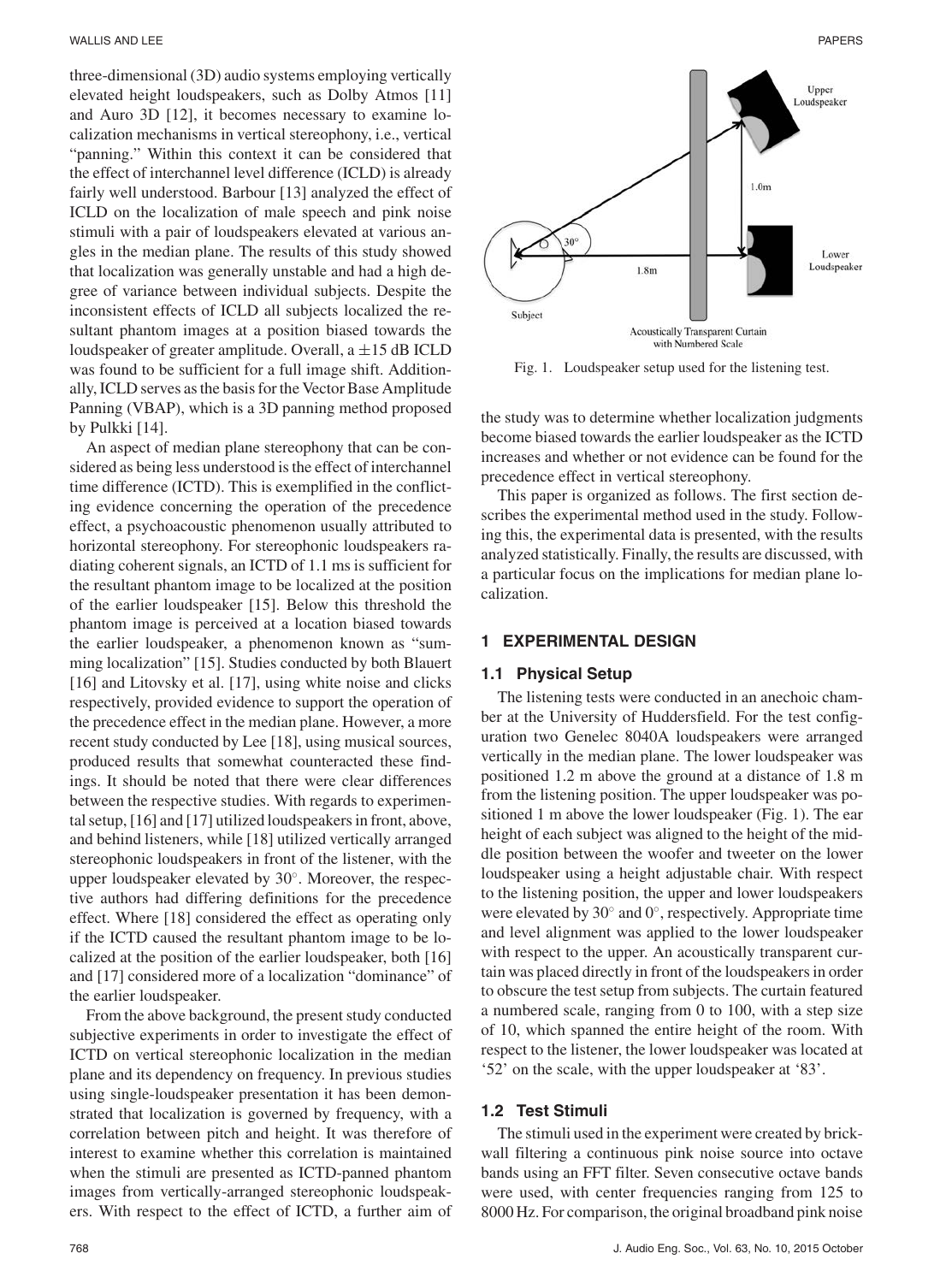was also included in the test. Each of these eight signals were reproduced continuously using seven different presentation methods: (i) lower loudspeaker alone; (ii) upper loudspeaker alone; (iii – vii) both loudspeakers together with the upper one delayed with respect to the lower one by 0, 0.5, 1, 5, and 10 ms. There were, therefore, a total of 56 stimuli. The range of ICTDs was chosen for a number of reasons. First, the use of ICTDs below 1.1 ms should allow for any potential summing localization to be identified. Beyond this threshold, the precedence effect should be able to be observed, if it is indeed a mechanism used in median plane localization. Additionally, 10 ms was chosen as a maximum to reflect a likely maximum ICTD in practical recording situations (10 ms corresponds to an upper microphone spaced 3.4 m from the lower). Each stimulus was calibrated to 75 dB LAeq at the listening position and lasted for a total of 10 s (1 s fade in/out, 8 s sustain).

# **1.3 Subjects**

Twelve subjects, comprising of staff and both postgraduate and final year undergraduate students from the University of Huddersfield's Music Technology courses, participated in the listening tests. These subjects were chosen because of their critical listening experience in spatial audio, making them better suited to determine the subtle localization differences between the stimuli than more naïve subjects. They all reported normal hearing.

# **1.4 Test Method**

The graphical user interface used for the experiment was created using Max/MSP. For each test stimulus, subjects were presented with a slider, which had values ranging from 0 to 100, in increments of 1. This slider was to be adjusted until its value matched the perceived location of the stimulus on the scale in front. Each subject's sitting position was adjusted so that the ear height matched the height of the lower loudspeaker (52 on the scale). The distance between the subject's ear and the lower loudspeaker was set to 1.8 m. Although the subjects' heads were not fixed and their movements were not monitored, they were strictly instructed to maintain the set position, facing forward, keeping their head still and using only their eyes if they needed to look at the scale or the test interface. A guide point for the ear height and distance was placed on the right hand side of the subject to help maintain the correct listening position throughout the test. All subjects sat a supervised practice, which used a speech source, to ensure that they fully understood the test instructions.

Due to the number of stimuli the test was conducted in two parts, containing 28 stimuli each. Subjects were required to wait a minimum of three hours between each half of the test to remove the effects of any fatigue. The stimuli were randomized between the two tests and the test order was randomized for each listener to prevent any psychological bias.

It was decided to present the test results as elevation angles, as opposed to simply showing the gradings given on the scale. To achieve this it was necessary to calculate how many degrees of elevation a step increase of 1 on the scale corresponded to. Given that the height loudspeaker was located at "83" on the scale and was elevated by 30° with respect to the lower loudspeaker, which was located at "52," it was calculated that a step increase of 31 corresponded to an elevation increase of 30◦. Therefore, a step increase of 1.03 on the scale was equivalent to  $1°$  of elevation. Consequently, upon completion of each test, all the subjective gradings on the scale were divided by 1.03 in order to present them as elevation angles.

# **2 DATA ANALYSIS AND RESULTS**

Levene and Shapiro-Wilk tests were first conducted, using the SPSS software, in order to determine the suitability of the collected data for parametric statistical analysis. The results of the Levene's test showed homogeneity of variance for all frequencies, while the Shapiro-Wilks test showed that not all scores in each condition featured normal distribution. This therefore meant that the assumptions of Analysis of Variance (ANOVA) were violated. For this reason, non-parametric tests were chosen for the statistical analysis.

# **2.1 The Effect of Frequency**

A Friedman test was conducted to analyze the main effect of frequency. The results showed that the effect of frequency was significant for all presentation methods at the 1% level. The median perceived elevation angles for each frequency from each presentation method are plotted with notch edges in Fig. 2. The use of notch edges is a method suggested by McGill et al. [19] who argue that an overlap between notches indicates that pairs of stimuli are not significantly different from one another with 95% confidence.

The use of notch edges in Fig. 2 confirms the results of the Friedman test. It can be seen that there is significant difference between the perceived elevations of at least one pair of stimuli for each presentation method. Each graph in Fig. 2 shows that in general the high frequencies (4000 and 8000 Hz) were perceived as being in a perceptually more elevated position than were the low frequencies (125–500 Hz). This difference is significant for lower loudspeaker presentation, as well as for the 0, 1, 5, and 10 ms ICTDs. This being said, there is considerable overlap between the notch edges for the high and low frequencies for 0.5 ms ICTD presentation, as well as between the 4000 and 500 Hz stimuli for upper loudspeaker presentation.

Despite the aforementioned result, it cannot be said that the relationship between pitch and height was linear for any presentation method. Within the low frequency range there was no significant difference between localization judgments for the 250 and 500 Hz bands, neither was there any between the high frequency stimuli.

In addition to this, the mid frequencies (1000 and 2000 Hz) had variable localization depending on the presentation method. The 1000 Hz band, for example, was sometimes localized beneath the position of the lower loudspeaker (lower loudspeaker, 0.5 ms ICTD, 5 ms ICTD),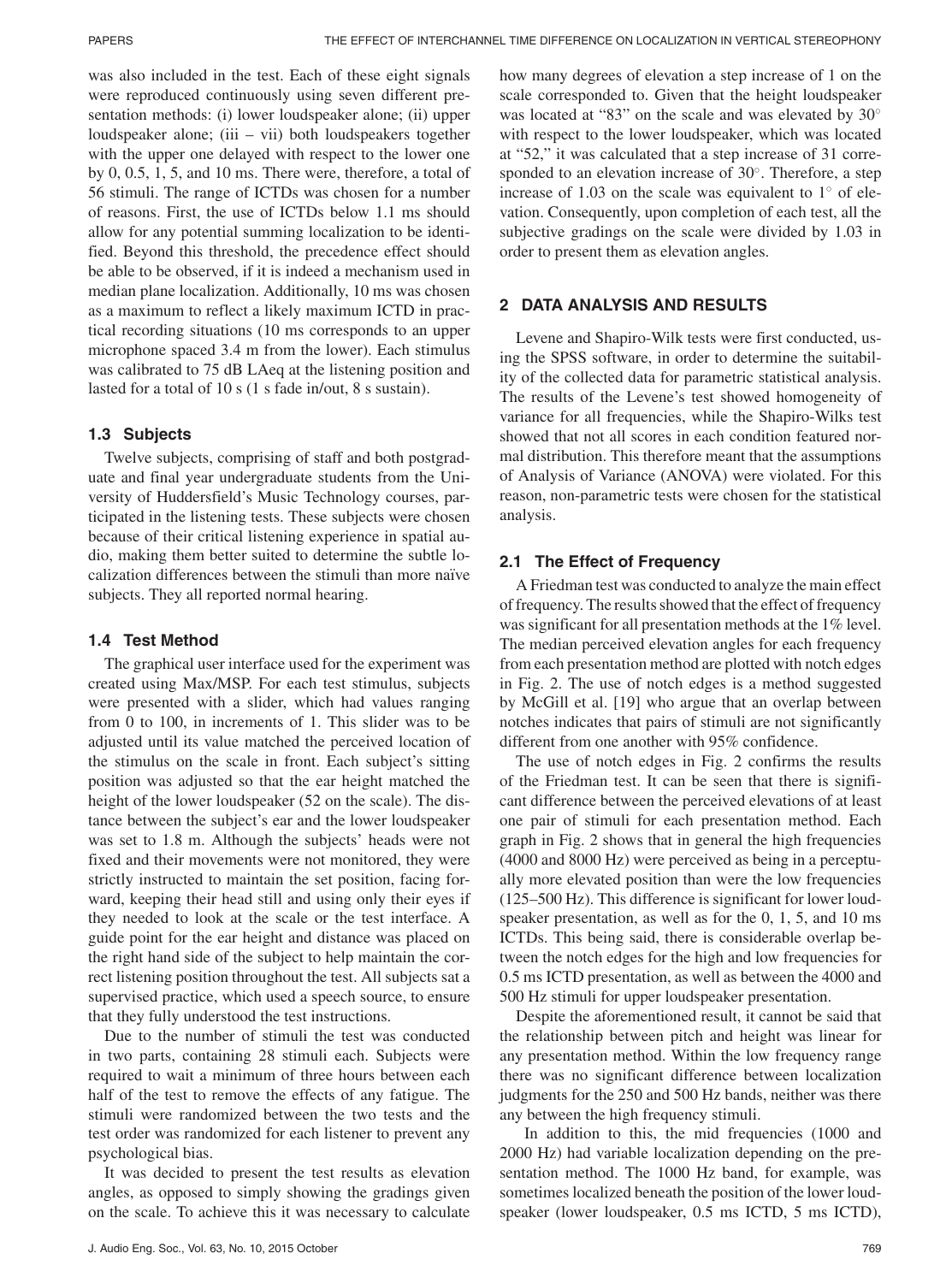

Fig. 2. Median perceived elevation of stimuli with notch edges. The dashed lines at 0◦ and 30◦ represent the positions of the upper and lower loudspeakers respectively. Overlap between notches suggests that pairs of stimuli are not significantly different from one another with 95% confidence.

while at other times it was perceived as being above it (10 ms ICTD, upper loudspeaker). Likewise, for the 2000 Hz band localization judgments were sometimes similar to those for the 250 and 500 Hz bands (upper loudspeaker, 1 ms ICTD), whereas for other presentation methods it was perceived as being significantly higher than these stimuli (5 ms ICTD).

# **2.2 The Effect of Presentation Method**

A Friedman test was conducted to analyze the main effect of presentation method on localization. The results showed significance for the 125 Hz (p <0.05), 1000 Hz (p <0.01), 2000 Hz ( $p < 0.01$ ), and 4000 Hz ( $p < 0.05$ ) octave bands as well as for the broadband ( $p < 0.001$ ) stimulus. In Fig. 3 the perceived elevation of each stimulus has been grouped by frequency. The data has again been plotted with notch edges.

From Fig. 3 it can be seen that the effect of presentation method had little or no effect on the localization judgments for the low frequencies. Although the Friedman test results suggested that the effect of presentation method was significant for the 125 Hz band, in Fig. 3 it can be seen that the notch edges for all presentation methods do overlap. It should be noted however that the overlap between lower loudspeaker presentation and the 5.0 ms ICTD is minimal. Regarding the results for the 250 and 500 Hz bands, there is agreement between the results of the Friedman test and Fig. 3 although again the overlap between some pairs of presentation methods is minimal.

As the frequency increased it is clear that the presentation method began to have some influence on localization judgments. Despite this, the significant pairs are not consistent for all stimuli. For example, the results for 1000 Hz show that the 10.0 ms ICTD was localized in a significantly higher position than all other presentation methods, with the exception of upper loudspeaker presentation. However, for 4000 Hz the 10.0 ms ICTD was only localized significantly higher than the 0.5 ms ICTD, while for 2000 Hz this presentation method was localized significantly lower than the 5.0 ms ICTD, with localization being similar to most of the other presentation methods. Presentation method can therefore be said to have had an influence on localization for stimuli in the range of 1000–4000 Hz although the overall effect was somewhat erratic. For the 8000 Hz stimuli, presentation method had no significant effect.

Localization of the broadband stimulus was also influenced by presentation method. There is clear significant difference between localization judgments for upper and lower loudspeaker presentation, where the stimulus was accurately localized at the position of the emitting loudspeaker. Overall, judgments for upper loudspeaker presentation were significantly higher than those for the other presentation methods with the exception of the 1.0 ms ICTD, although notch overlap in this case is minimal. There was no significant difference between localization judgments for the 0.0, 0.5, 5.0, and 10.0 ms ICTDs. The 1.0 ms ICTD was, however, localized significantly higher than the 0.0, 5.0, and 10.0 ms ICTDs.

# **3 DISCUSSION**

#### **3.1 The Pitch-Height Effect**

The experimental data obtained in the present study shows that the pitch-height effect governs the median plane localization of octave band stimuli. Moreover, the effect is maintained when the stimuli are presented either monophonically or as ICTD-panned phantom images from vertically arranged loudspeakers. However, despite the fact that for the majority of conditions the high frequencies were localized in a significantly higher position than the low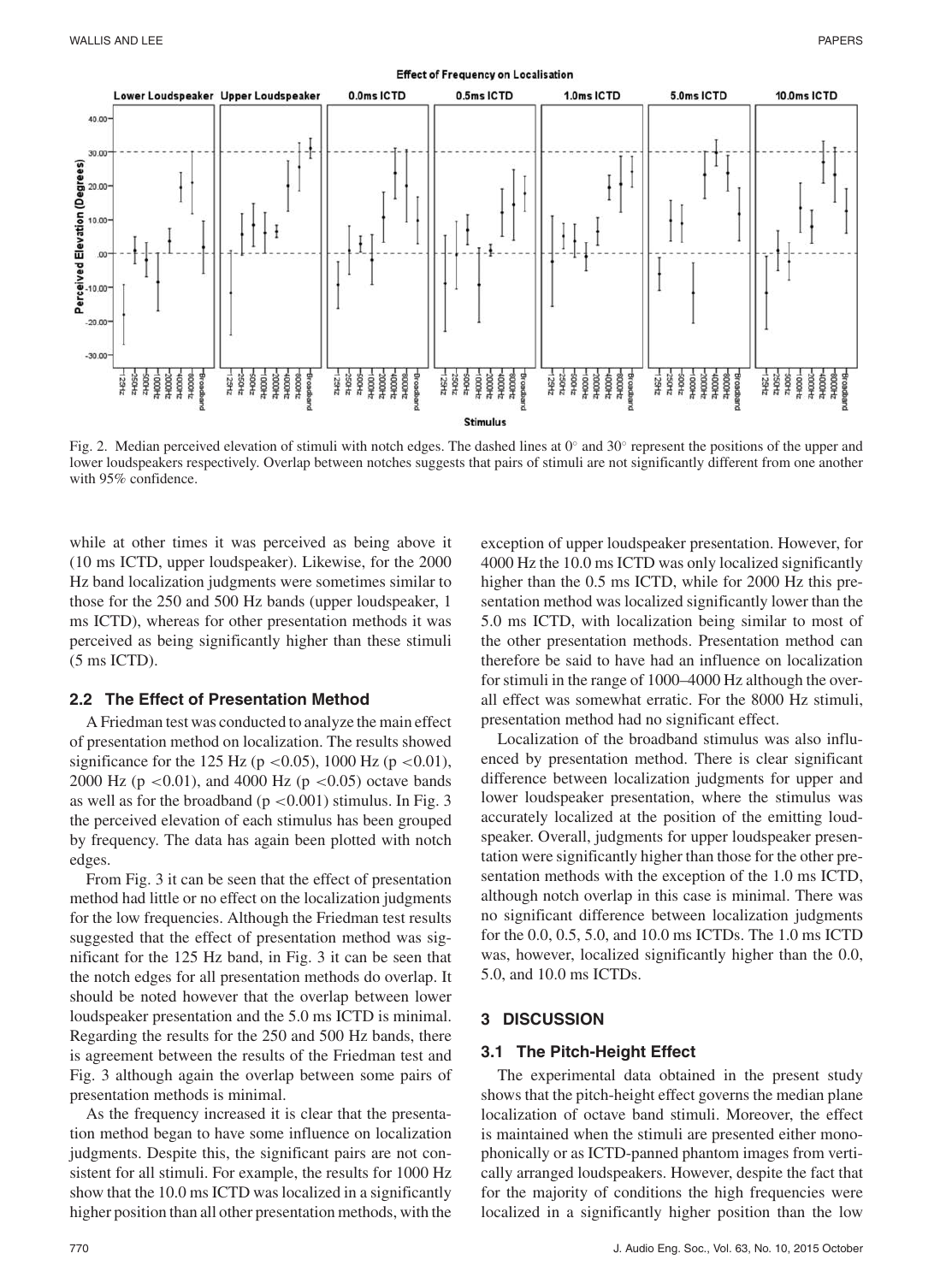

Fig. 3. The effect of presentation method on localization. Overlap between notches suggests that pairs of stimuli are not significantly different from one another with 95% confidence.

frequencies, the correlation between pitch and height was not linear in nature for any presentation method. This is demonstrated in the lack of significant difference between localization judgments for the 4000 and 8000 Hz, as well as for the 250 and 500 Hz, octave bands for all presentation methods. Additionally, localization judgments for the mid frequency stimuli were highly erratic, appearing somewhat random at times, with perceptual elevation certainly not in line with the pitch-height effect.

The result that the pitch-height effect governs the localization of octave bands presented from vertically arranged loudspeakers has been previously demonstrated by Cabrera and Tiley [7]. In their experiment pink noise, filtered pink noise, and octave bands were presented to subjects from either 1, 3 or 5 contiguous loudspeakers arranged vertically in the median plane, with elevation angles of  $0^\circ$ ,  $\pm 7.9^\circ$ , and  $\pm 15.6^\circ$ . The center frequencies of the octave band stimuli were 125, 500, 2000, and 8000 Hz. Stimuli were presented to listeners in ten 200 ms bursts at loudness levels of 64 and 84 phons. There are a number of similarities between the results obtained in the respective studies. First, when stimulus presentation was from the non-elevated loudspeaker, both studies found that the 125 Hz band was localized beneath the position of the emitting loudspeaker, while 2000 and 8000 Hz were localized above. It should be noted however that in [5], 500 Hz was perceived as being beneath the lower loudspeaker, while in the present study 500 Hz coincided more with the actual loudspeaker position. Additionally, both studies showed that the broadband (pink noise) stimuli were localized accurately at the position of the emitting loudspeaker (this was the case for monophonic presentation in the present study).

However, although for upper loudspeaker presentation both studies showed a relationship between pitch and height, the results in [7] showed that judgments for the 125 and 500 Hz octave bands were almost identical. Conversely, in the present study the 500 Hz band was localized

significantly higher than 125 Hz. In this case judgments for 500 Hz were more in line for those with 2000 Hz. Moreover, when the 8000 Hz octave band was presented from the uppermost loudspeaker in [7], localization judgments were significantly higher than for when the same stimulus was presented from the non-elevated loudspeaker. This was the case for both loudness levels. There also appeared to be some correlation between the position of the emitting loudspeaker and the perceived location of the stimulus. No such correlation could be seen in the present study. Additionally, the difference between localization for the 8000 Hz stimuli when presented monophonically from either loudspeaker was not significant. It should be noted that there were a number of differences in the experimental setup that may have contributed to these differences. First, there were differences in upper loudspeaker elevation in the respective studies. In the present study the upper loudspeaker was elevated by 30◦, whereas in [7] the uppermost loudspeaker was only elevated by 15.6◦. Moreover, the stimuli in [7] were presented as 200 ms bursts; in the present study stimulus presentation was continuous. It is possible that the listeners in [7] were therefore afforded additional localization cues due to the burst nature of the stimuli, leading to more accurate localization of the 8000 Hz octave band. This would require further study.

The localization of octave bands with center frequencies 250, 1000, and 4000 Hz was not considered in [7]. This makes it difficult to analyze whether the lack of pitchheight linearity was as much a feature in that study as it was in the present. The experimental data presented here indicates that localization judgments for the 250 Hz band were similar to those for the 500 Hz band, while the 4000 Hz band was localized similarly to the 8000 Hz band. Localization judgments for the 1000 Hz band were slightly more erratic. Generally this stimulus was localized beneath, or in the position of, the lower loudspeaker. The results for both 1000 and 4000 Hz show some agreement with the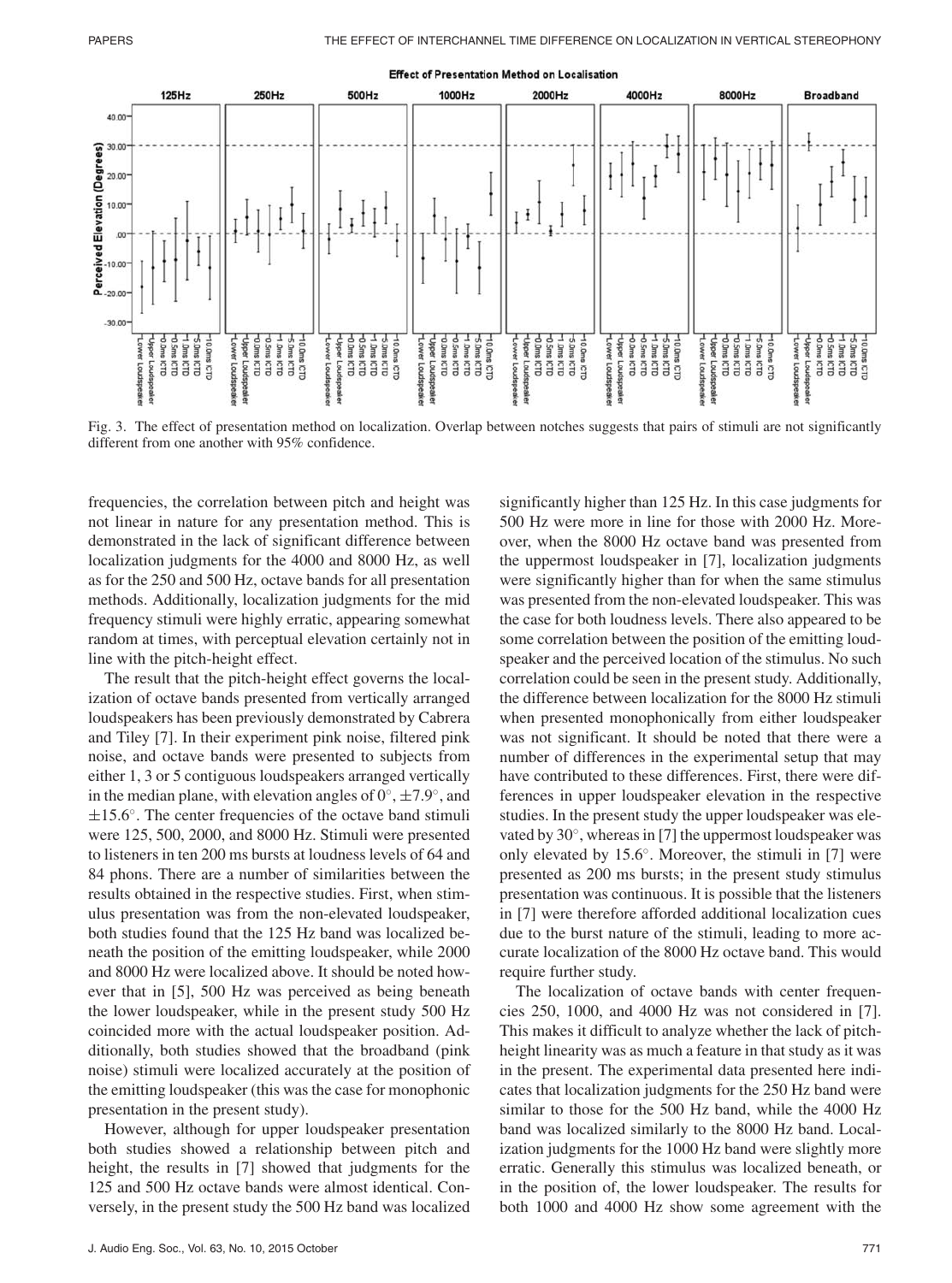findings of Wallis and Lee [20]. Although the context of the experiments differed somewhat, the experimental data obtained in each study showed that 4000 Hz octave bands are perceptually elevated, while localization judgments for 1000 Hz octave bands are often in positions below the horizontal plane. It should be noted, however, that for both upper loudspeaker and 10 ms ICTD presentation localization judgments for the 1000 Hz were much higher, being above the position of the lower loudspeaker.

#### **3.2 The Effect of Delay Time**

The experimental data showed that localization of the low frequency stimuli, being 500 Hz and below, was consistent irrelevant of whether the stimuli were presented monophonically or as ICTD-panned phantom images. For these frequencies the effect of presentation method was found to be non-significant. This was also observed for the 8000 Hz band. Conversely, for the octave bands between 1000 and 4000 Hz, presentation method did have some significance on localization judgments. It can be seen in Fig. 3 that the 4000 Hz octave band was localized particularly low when the ICTD was 0.5 ms. Additionally, the 2000 Hz band had unusually high perceptual elevation when the ICTD was 10 ms, while the 1000 Hz band was localized noticeably low at 5 ms. Moreover, for the broadband stimulus localization judgments were higher for the 1 and 5 ms ICTDs compared to those for the other stereophonic presentation methods.

In order to gain objective insights into the current results, the ICTDs used for the experiment were applied to head related impulse responses (HRIRs) measured for 0◦ and 30◦ elevation angles at 0◦ azimuth, taken from the MIT's KE-MAR dummy head database [21]. Fig. 4 shows the spectra of the resulting HRIRs, i.e., head related transfer functions (HRTFs). From this analysis it is clear that comb filtering had a large influence on the frequency content of all stimuli presented stereophonically with a delay in the upper loudspeaker. From these results the significant effect of presentation method on the perceived elevation observed for some of the stimuli in the present study is possible of explanation. It is well established that spectral cues are required for a sound to be localized in a specific region in vertical space. Previous research [2, 9], has shown that the spectral cues for elevation correspond to a notch in the frequency spectrum in the range between 4 and 10 kHz, with an increase in the center frequency of this notch leading to the perception of increased elevation. From Fig. 4 it can be seen that the effect of comb filtering is to introduce additional notches in the frequency spectrum. It is possible that the human auditory system can interpret such notches as spectral cues for vertical localization, therefore affecting perceived elevation.

Consideration of the results for the broadband source, as shown in Fig. 3, somewhat validates the above hypothesis. When the source was presented with ICTDs between 0.0 and 1.0 ms, an increase in ICTD led to the perception of increased elevation. From Fig. 4 it is noticeable that the 0.5 ms ICTD features notches in the region of 3 and 5 kHz, which are not present for the 0.0 ms ICTD. These notches may have been interpreted as elevation cues, leading to the 0.5 ms ICTD being perceptually elevated with respect to the 0.0 ms ICTD. Additionally, the 1.0 ms ICTD features notches in the region of 5, 6, and 9 kHz. This stimulus was perceived to be more elevated than the 0.5 ms ICTD, which may be due to the increased center frequencies of the notches. If this were the case then this would verify the results in [2]; that increased notch center frequency between 4 and 10 kHz leads to the perception of increased elevation. It should be noted, however, that the differences in perceived elevation between 0.0 and 0.5 ms and between 0.5 and 1.0 ms were not significant. It is not entirely clear how the distinct notches affect perceived elevation and this requires further study.

Interestingly, the frequency content for the 5.0 and 10.0 ms ICTDs feature considerably more notches between 4 and 10 kHz than for the other stimuli and yet they were perceptually no more elevated than the stereophonic broadband stimulus with no ICTD applied. This result is again possible of interpretation based on the results in [2], where it suggests that the elevation cue between 4 and 10 kHz is a 1-octave notch. It is well known that as the ICTD increases the bandwidth of the notches due to comb filtering decreases. It may therefore be that the comb filtering notches for the 5.0 and 10.0 ms ICTDs are not of sufficient bandwidth to be interpreted as elevation cues. Additionally, the overall spectral envelope of these stimuli is close to that for the 0 ms ICTD and therefore the similarities in perceptual elevation seem plausible.

With respect to the results obtained for individual octave bands, the aforementioned hypothesis is partially inadequate. It can clearly be seen in Fig. 3 that, even though the effect of presentation method was significant the spread of results for 1000–4000 Hz does not follow the same pattern as for the broadband source. This being said, it is clear that comb filtering would have affected these stimuli and it remains arguable that in some way this would have influenced perceived elevation.

Additionally, despite the presence of comb filtering the 8000 Hz octave band was almost entirely unaffected by changes in presentation method. This might be related to the strength of the relationship between 8000 Hz and above localization as described by Blauert [8], although this would not explain the wide error bars for the 8000 Hz stimuli observed in the present test. It is clear spectral cues in relation to the localization of octave band stimuli requires further study.

#### **3.3 Summing Localization and the Precedence Effect**

An additional aim in the present study was to determine whether or not evidence could be found for the precedence effect in median plane stereophony. It initially appears that the precedence effect operates at low frequencies since the perceived image positions of the stereophonic sounds are similar to the physical position of the lower loudspeaker. However, it is important to note that the stimuli presented from the upper loudspeaker were localized at similar positions to those presented from the lower loudspeaker despite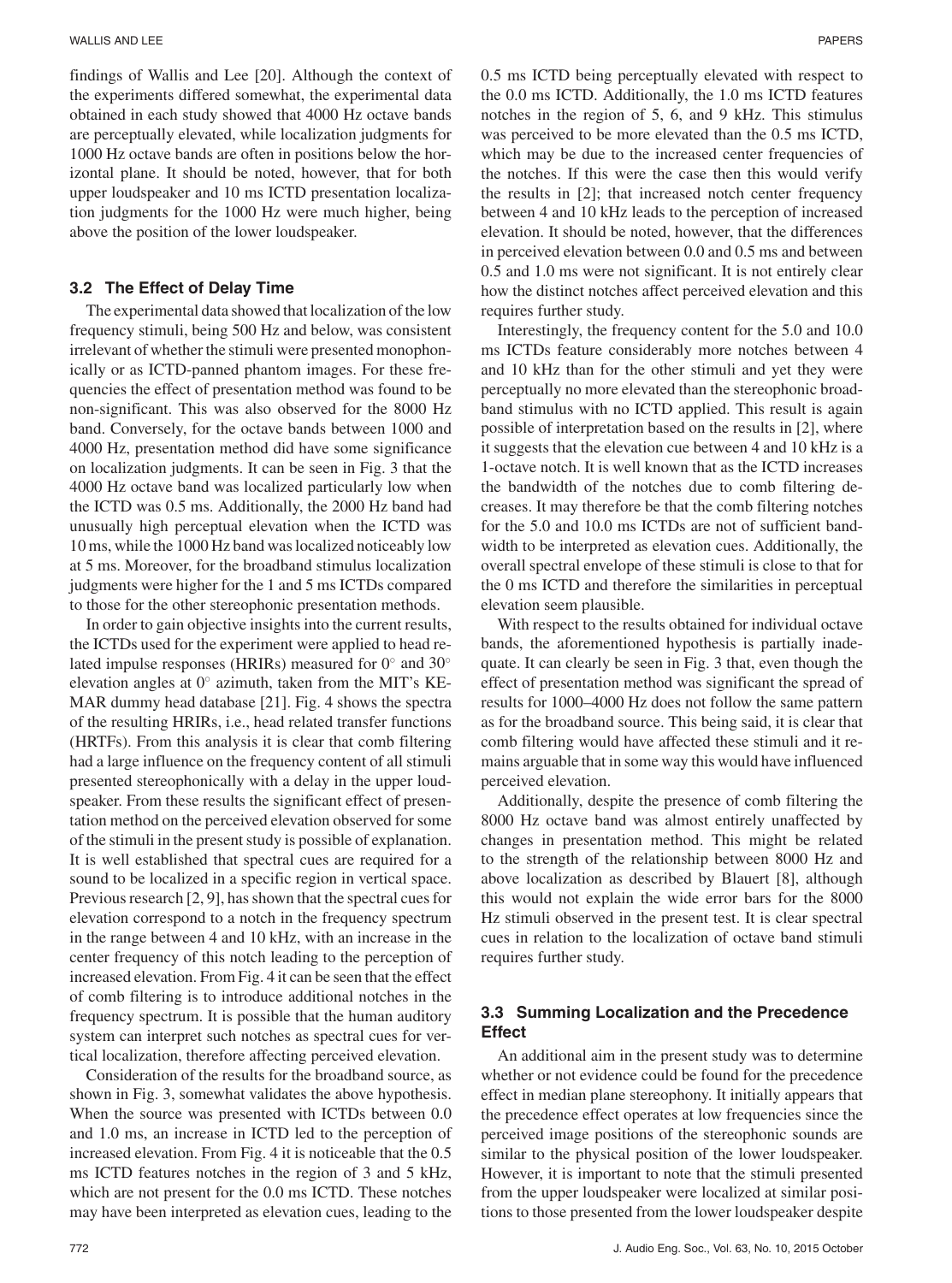

Fig. 4. HRTFs taken from the MIT Database for 0◦ and 30◦ elevation, with test ICTDs applied.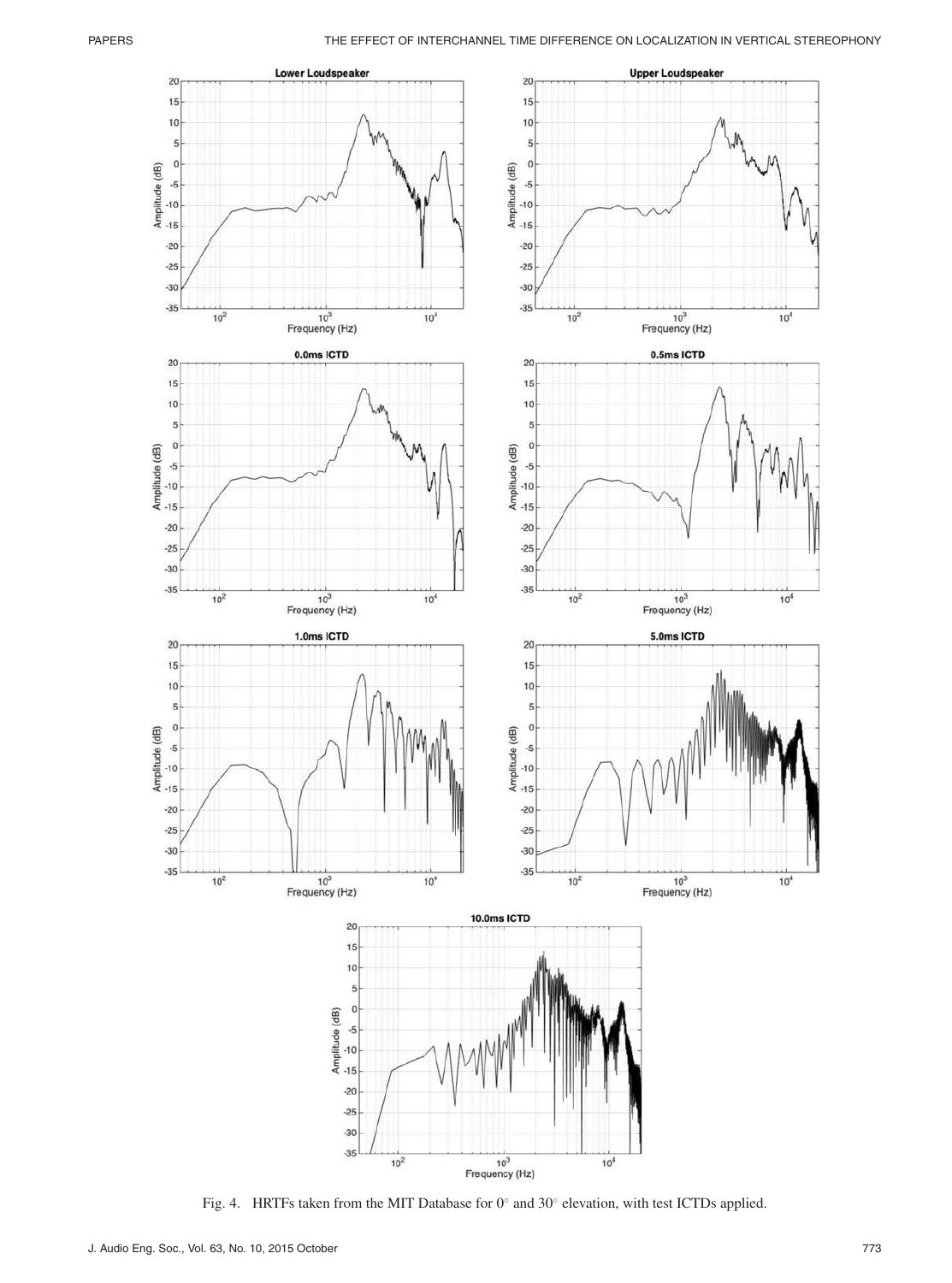#### WALLIS AND LEE PAPERS

differences in physical height. Therefore, it seems logical to consider that the localization results for the low frequencies were due to the inherent pitch-height effect rather than ICTD or the precedence effect. Moreover, localization judgments for the broadband stimulus also showed no evidence of the precedence effect, with judgments for the 5 and 10 ms ICTD stimuli being in a position between the loudspeaker pair. The present experimental data therefore suggests that the precedence effect is not a feature of vertical stereophony, at least in the current experimental setup using the  $30^\circ$  elevation angle. It also seems unlikely that an increase in ICTD beyond 10 ms would result in precedence effect-like localization as Lee [18] tested musical sources with ICTDs up to 50 ms, using an identical test setup to that used here, and likewise found no evidence for the precedence effect. Additionally, the experimental data also appears to suggest that time panning would be ineffective in the median plane. For ICTDs below 1.1 ms, the broadband source was localized progressively closer to the position of the upper loudspeaker as the ICTD increased. For there to be effective time panning the opposite would have to be true.

#### **3.4 Practical Implications**

The results obtained in the present study for the broadband stimuli may have some useful practical implications regarding the use of ICTD for vertical panning. Between 0 and 1 ms it is clear that summing localization does not operate in the same way in the vertical domain as it does in the horizontal. This being said, the results identified a somewhat linear pattern for perceptual elevation as the ICTD increased. There is the potential that this result could form the basis of an ICTD-based vertical panning tool. Despite this suggestion, there remains the issue of tone coloration as a result of comb filtering. Any such tool would have to compensate for this in some way or another. There needs to be further research for ICTD-based vertical image panning, although the present results would at least suggest its potential use.

#### **3.5 Future Works**

The present study has considered the effects of ICTD on vertical localization primarily with respect to band-limited noise sources. A natural progression of this experiment would be to analyze the effect of ICTD on practical sources such as music and speech. Such an experiment would more clearly determine whether ICTD would be a useful perceptual parameter for vertical image rendering.

Additionally, the present study tested localization for a single loudspeaker positioned directly in front of the listener with an accompanying height channel (real center). It would be of interest to determine whether or not the present results would be maintained for phantom center images formed by stereophonic left and right loudspeakers with accompanying height channels. This would have further implications for 3D audio systems (e.g., Auro-3D [12]), which tend to make use of elevated front left and right loudspeakers.

Finally, Lee [18] conducted an experiment into the relationship between ICTD and ICLD in median plane stereophony. He did this by considering the amount of level reduction necessary in the upper loudspeaker for its influence to be totally masked (masked threshold) as well as for the resultant phantom image to be fully localized at the position of the lower loudspeaker (localization threshold). This could be expanded, making use of band limited noise sources as well as various musical sources. This would be directly applicable to 3D image rendering tools as well as having implications for the design of microphone arrays for 3D audio systems.

#### **4 CONCLUSION**

The present study investigated into the effect of ICTD on the vertical stereophonic localization of band-limited stimuli. The study utilized seven octave bands of pink noise, with center frequencies ranging from 125 to 8000 Hz, as well as a broadband pink noise source. Stimuli were presented either monophonically or as stereophonic phantom images, with the upper loudspeaker delayed with respect to the lower. The experiment used ICTDs of 0, 0.5, 1, 5, and 10 ms.

The experimental data obtained from the study showed that localization under the above conditions is governed by the pitch height effect. For the majority of presentation methods, the high frequency stimuli were localized in a significantly higher position than were the low frequency stimuli. Despite this, the relationship between pitch and height was found to be non-linear in all cases. Additionally, localization for the mid frequency stimuli was found to be somewhat erratic, this was likely related to the somewhat "forced" localization of the stimuli in front of the subject.

Localization judgments for the low frequency stimuli were consistent, irrelevant of how the stimuli were presented to subjects. However, as the frequency increased, judgments appeared to become increasingly affected by ICTD. This was found to be the case for the 1000–4000 Hz stimuli, as well as for the broadband source. Despite this, the effect was not consistent, with different frequencies being affected differently by the same ICTDs. It is arguable that the erratic effects of ICTD at these frequencies were the result of comb filtering distorting the spectral cues utilized in vertical localization, particularly for the 4000 Hz and broadband stimuli.

Additionally, no evidence could be found to support the operation of the precedence effect in median plane stereophony. In the present study the only occasions whereby stimuli were localized at the position of the earlier emitting loudspeaker were due to the pitch height effect. There was also no consistent effect of time panning observed, with localization judgments for the broadband source becoming more biased towards the upper loudspeaker as ICTD increased, as opposed to the lower.

#### **5 ACKNOWLEDGMENT**

This work was supported by the Engineering and Physical Sciences Research Council (EPSRC), UK, Grant Ref. EP/L019906/1. The authors thank the music technology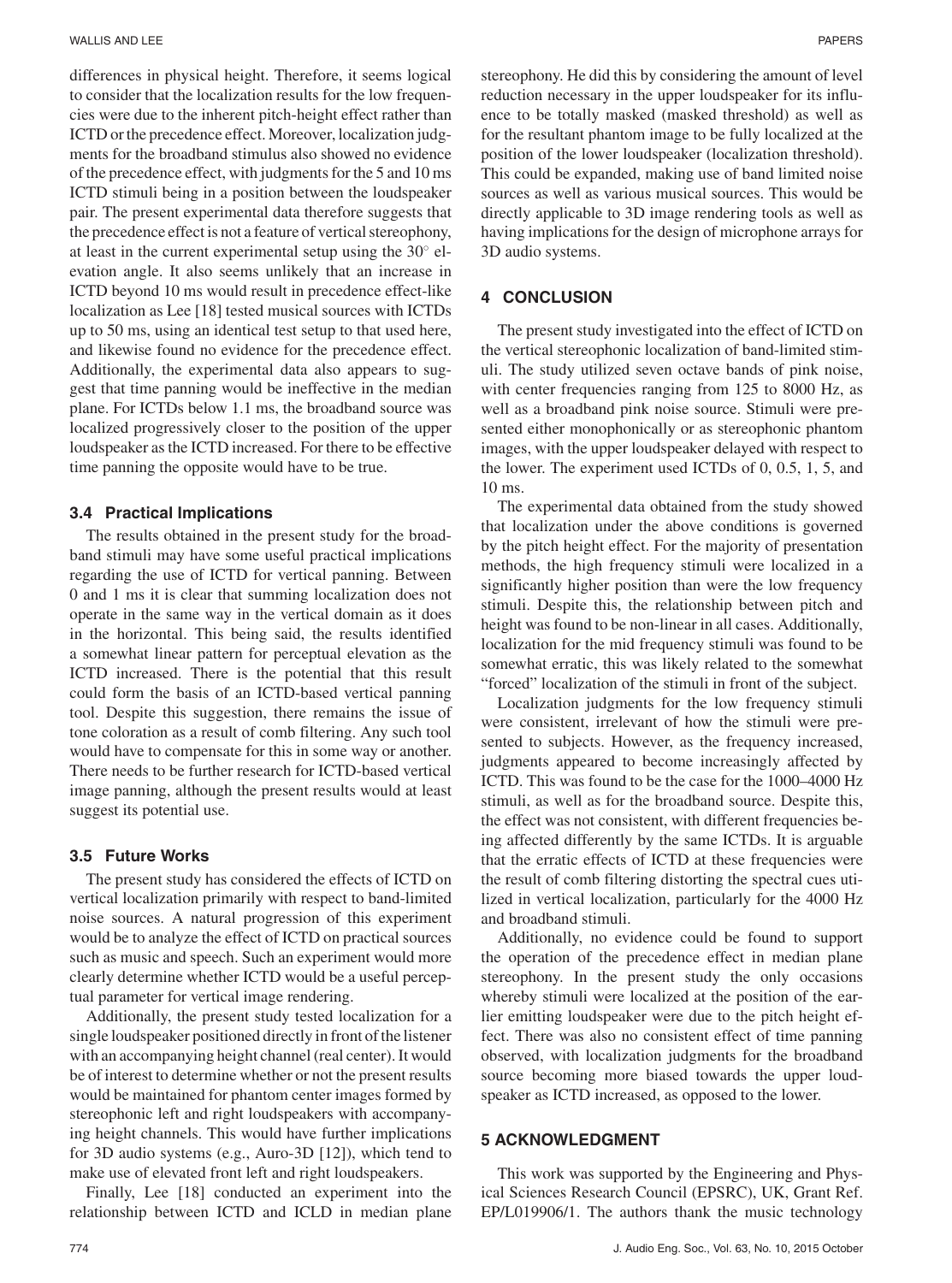students and staff at the University of Huddersfield who participated in the listening tests. They are also grateful to the editor and anonymous reviewers of this paper for their helpful comments.

# **6 REFERENCES**

[1] F. Rumsey, *Spatial Audio* (Focal Press, Burlington, MA, 2001).

[2] J. Hebrank and D. Wright, "Spectral Cues Used in the Localization of Sound Sources on the Median Plane," *J. Acoust. Soc. Am.*, vol. 56, no. 6, pp. 1829–1834 (1974 Dec.), http://dx.doi.org/10.1121/1.1903520.

[3] C. C. Pratt, "The Spatial Character of High and Low Tones," *J. Exp. Psychol.*, vol. 13, pp. 278–285 (1930 June).

[4] O. Trimble, "Localization of Sound in the Anterior-Posterior and Vertical Dimensions of 'Auditory' Space," *Brit. J. Psychol.*, vol. 24, no. 3, pp. 320–334 (1934 Jan.), http://dx.doi.org/10.1111/j.2044-8295.1934. tb00706.

[5] S. K. Roffler and R. A. Butler, "Localization of Tonal Stimuli in the Vertical Plane," *J. Acoust. Soc. Am.*, vol. 43, no. 6, pp. 1260–1266 (1968), http://dx.doi.org/10.1121/1.1910977.

[6] S. K. Roffler and R. A. Buttler, "Factors That Influence the Localiaation of Sound in the Vertical Plane," *J. Acoust. Soc. Am.*, vol. 43, no. 6, pp. 1255–1259 (1968). http://dx.doi.org/10.1121/1.1910976.

[7] D. Cabrera and S. Tilley, "Vertical Localization and Image Size Effects in Loudspeaker Reproduction," presented at the *AES 24th International Conference on Multichannel Audio, The New Reality* (2003 June), conference paper 46.

[8] J. Blauert, "Sound Localization in the Median Plane," *Acust.*, vol. 22 pp. 205–213 (1969 Jan.).

[9] F. Asano, Y. Suzuki and T. Sone, "Role of Spectral Cues in Median Plane Localization," *J. Acoust. Soc. Am.*, vol. 88, no. 1, pp. 159–168 (1990 July), http://dx.doi.org/10.1121/1.399963.

[10] M. Itoh, K. Iida and M. Morimoto, "Individual Differences in Directional Bands in Median Plane Localization," *Appl. Acoust.*, vol. 68, pp. 909–915 (2007 Aug.), http://dx.doi.org/10.1016/j.apacoust.2006.08.001.

[11] Dolby, URL: http://www.dolby.com/gb/en/ consumer/technology/movie/dolby-atmos-details.html (2014).

[12] Auro Technology, URL: http://www.auro-3d.com/system/listening-formats/ (2014).

[13] J. Barbour, "Elevation Perception: Phantom Images in the Vertical Hemisphere," presented at the *AES 24th International Conference on Multichannel Audio, The New Reality* (2003, June), conference paper 14.

[14] V. Pulkki, "Virtual Sound Source Positioning Using Vector Base Amplitude Panning," *J. Audio Eng. Soc.*, vol. 45, pp. 456–466 (1997 June).

[15] J. Blauert, *Spatial Hearing. The Psychophysics of Human Sound Localization* (MIT Press, Cambridge, MA. 1997).

[16] J. Blauert, "Localization and the Law of the First Wavefront," *J. Acoust. Soc. Am.*, vol. 50, no. 2, pp. 466–470 (1971), http://dx.doi.org/10.1121/1.1912663.

[17] R. Y. Litovsky, B. Rakerd, T. C. T. Yin and W. M. Hartmann, "Psychophysical and Physiological Evidence for a Precedence Effect in the Median Sagittal Plane," *J. Neurophysiol.*, vol. 77, pp. 2223–2226 (1997 Apr.).

[18] H. Lee, "The Relationship between Interchannel Time and Level Differences in Vertical Sound Localization and Masking," presented at the *131st Convention of the Audio Engineering Society* (2011 Oct.), convention paper 8556.

[19] R. McGill, J. W. Tukey and W. A. Larsen "Variations of Box Plots," *Am. Stat.*, vol. 32, no. 1, pp. 12–16 (1978 Feb.), http://dx.doi.org/0.2307/2683468.

[20] R. Wallis and H. Lee, "Directional Bands Revisited," presented at the *138th Convention of the Audio Engineering Society* (2015 May), convention paper 9278.

[21] B. Gardner and K. Martin, URL: http://sound. media.mit.edu/resources/KEMAR.html (2000).